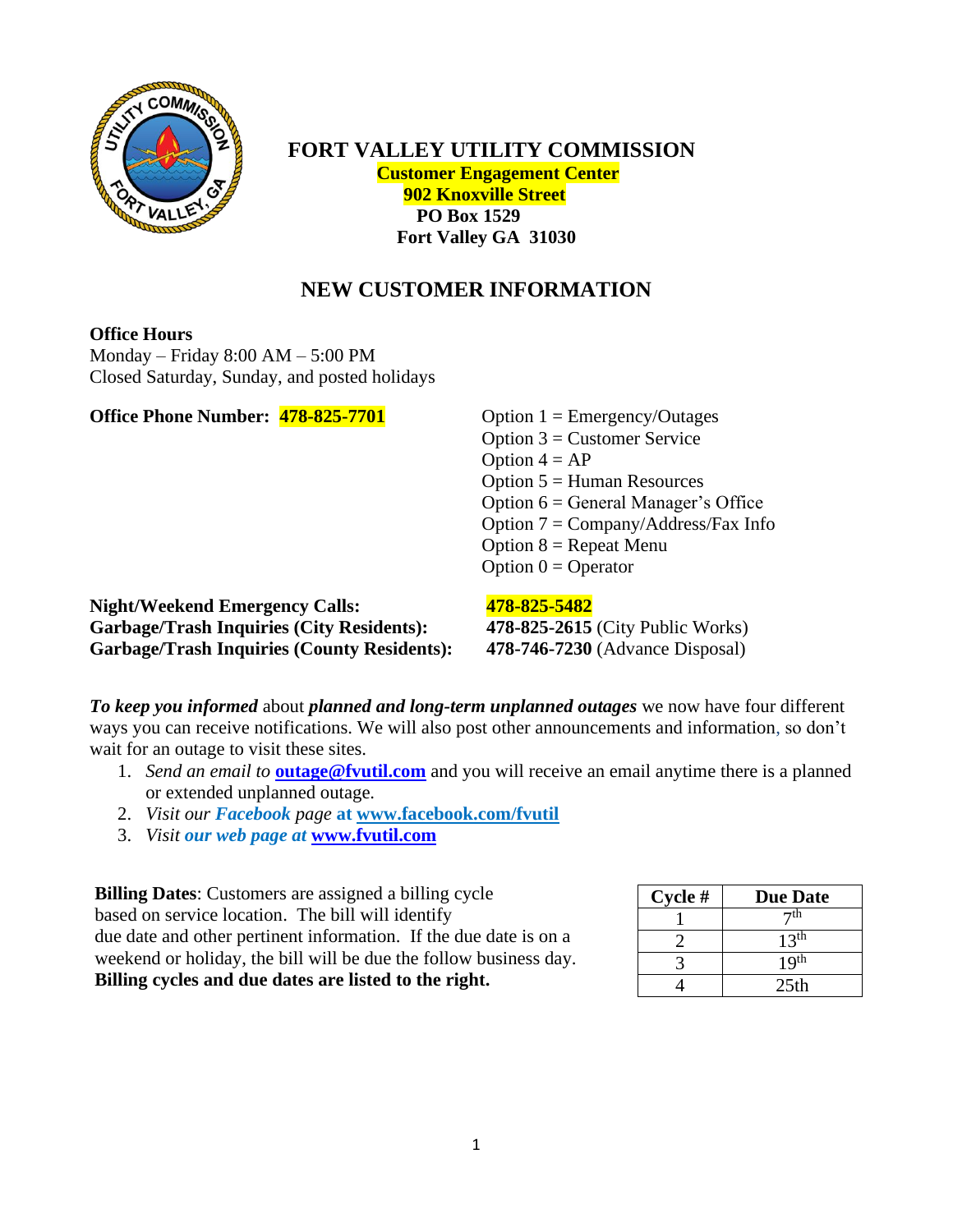# **Payment Due Dates**

Payment for all cycles must be received in the **Customer Engagement Center office by 5:00 PM** on the due date noted on the bill. Customers are generally allowed 31 days to pay their bill. If your bill is not paid by the due date, a late fee will be assessed, and your account will be subject to disconnection.

# **Drop Box**

Payments (check/money order) may be placed in a drop box. Payments placed in a drop box **after 2:00 PM on a due date** will be assessed a late fee and your account will be subject to disconnection. **Drop Box Locations:** 

- ❖ City Hall 204 W. Church Street, Fort Valley
- ❖ Community Plaza 1200 State University Drive, Fort Valley
- $\triangleleft$  Neighbors Food Mart 412 Martin Luther King Jr. Drive, Fort Valley
- ❖ Utility Commission (Customer Engagement Center) 902 Knoxville Street, Fort Valley

# **Roberta City Hall Payments**

Payments may also be made at City Hall in Roberta, GA, located at 123 E. Agency Street, during the following times:

- $\div$  Monday, Wednesday, and Friday: 9:00 AM 5:00 PM
- $\div$  Tuesday and Thursday: 9:00 AM Noon

#### **Payments made at Roberta City Hall after 2:00 PM on a due date will be processed the next business day, account assessed a late fee, and subject to disconnection.**

# **Credit/Debit Card Payments**

# **There are three ways to pay by credit/debit cards.**

- 1. **Utility Commission Office (Customer Engagement Center)**: Located at 902 Knoxville Street. Credit/debit card payments will be accepted during normal business hours. This service is not available at City Hall in Roberta GA.
- 2. **On-Line**: You can log onto [www.fvutil.com.](http://www.fvutil.com/) On the left-hand side of the screen, you will see the prompt to pay bill on-line. Once you click on the link you will be redirected to the login screen. **If paying on-line, your payment must be successfully processed prior to 5:00 PM EST on the due date stated on your bill. \***
	- a. The **first time** you will need to register your account and a link will be emailed to confirm.
	- b. Once you receive the email, click the link to verify and you will be redirected to register/add your utility account(s).
	- c. You will also need the last amount paid to register your account.
- **3. Phone:** For payments made over the phone, choose option 3, during normal business hours and we will process your credit/debit card payment over the phone.
	- ❖ Payment must be successfully processed prior to 5:00 PM EST on the due date stated on your bill.

*\*NOTE: If the account is currently cut-off due to non-payment and you pay on-line after normal business hours, the account will not be reconnected until the next business day.* **During business hours, you must call the Utility Commission (478-825-7701, option 3) to advise you paid on-line so reconnection can be scheduled.**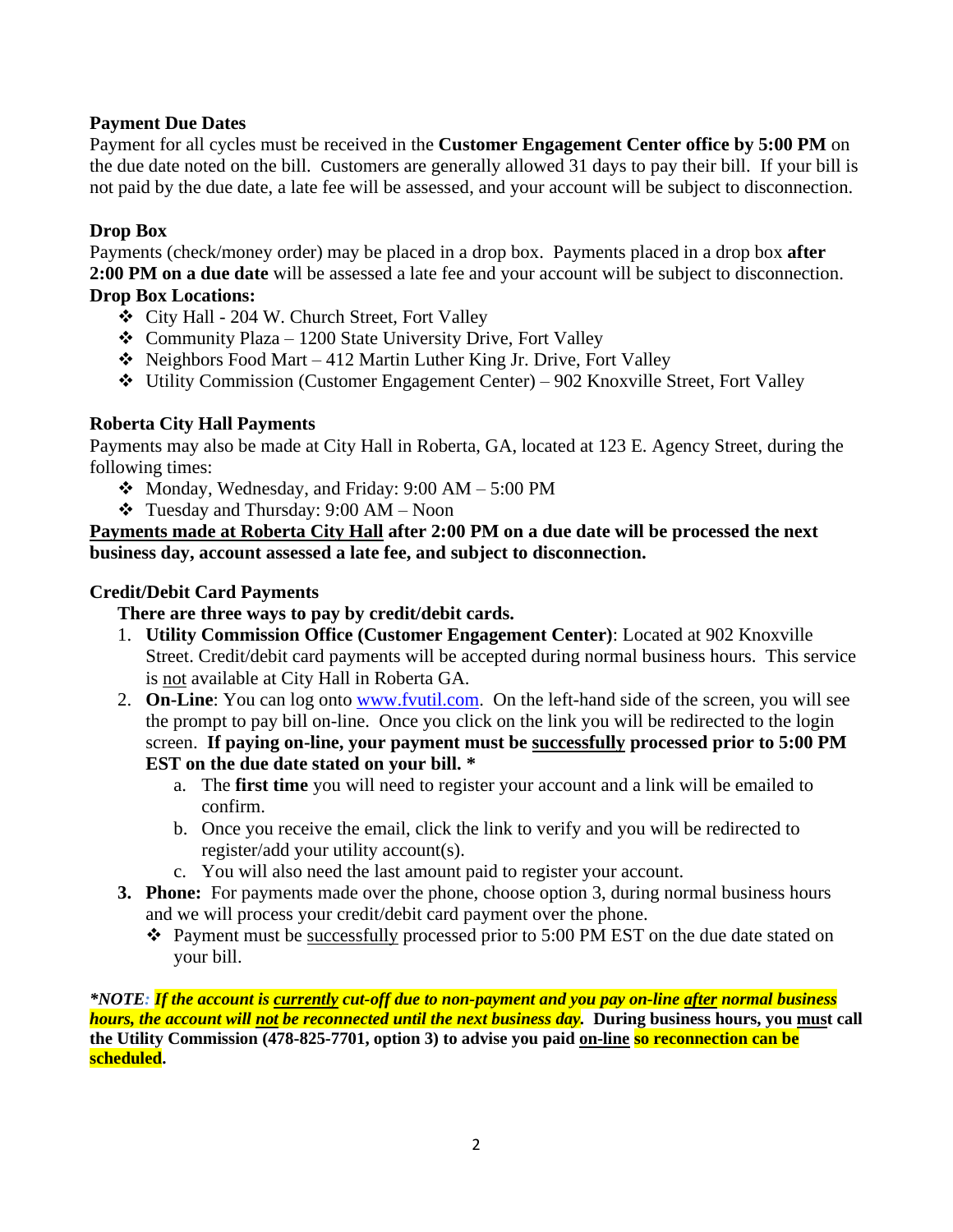| <b>Fees</b>                                                                                  |                                                |                                                         |  |  |  |
|----------------------------------------------------------------------------------------------|------------------------------------------------|---------------------------------------------------------|--|--|--|
|                                                                                              | ❖ New Service Fee:                             | \$15.00 per service location.                           |  |  |  |
|                                                                                              | † Transfer Fee:                                | \$15.00                                                 |  |  |  |
|                                                                                              | <b>Example 3</b> Late Fee (Residential):       | 5% of unpaid balance (\$5.00 minimum)                   |  |  |  |
|                                                                                              | ❖ Late Fee (Non-Residential):                  | 10% of unpaid balance (\$25.00 minimum)                 |  |  |  |
|                                                                                              | ❖ Returned Check Fee:                          | \$30.00                                                 |  |  |  |
|                                                                                              | ❖ After Hours Connection Fee:                  |                                                         |  |  |  |
| (For any reason, if connection requested on weekdays 5 PM - 8 PM or on weekends 8 AM - 8 PM) |                                                |                                                         |  |  |  |
|                                                                                              | <b>Bucket Truck Not Required</b><br>$\bigcirc$ | \$50.00                                                 |  |  |  |
|                                                                                              | <b>Bucket Truck Required</b><br>$\circ$        | \$150.00                                                |  |  |  |
|                                                                                              | Gas On for Winter Fee:                         | \$50.00                                                 |  |  |  |
|                                                                                              | ❖ Water Valve Replacement Fee:                 | \$75.00                                                 |  |  |  |
|                                                                                              | <b>☆</b> Service Fee:                          | $$25.00***$                                             |  |  |  |
| ❖                                                                                            | <b>Temporary Service:</b>                      | \$100.00 (New Construction w/Temporary Service Pole)    |  |  |  |
|                                                                                              | ❖ Credit Card Convenience Fee:                 | \$1.50 (For payments made online)                       |  |  |  |
|                                                                                              | ❖ Meter Tampering:                             | \$250.00 (Meter will be locked and/or removed)          |  |  |  |
|                                                                                              | ❖ Meter Test (Customer Request):               | \$75 if meter is accurate/no fee if inaccurate          |  |  |  |
|                                                                                              | ❖ Meter Re-Read (Customer Request):            | \$25.00 if reading is correct/no fee if error is found  |  |  |  |
|                                                                                              | ❖ Bill Reprint (Customer Request):             | \$1.00 per copy                                         |  |  |  |
|                                                                                              | ❖ Security Light:                              | \$50.00 Installation (Light only)                       |  |  |  |
|                                                                                              |                                                | \$150.00 Installation (Light and Pole)                  |  |  |  |
|                                                                                              |                                                | \$12.00 Monthly Fee                                     |  |  |  |
| ❖                                                                                            | <b>Trip Fee:</b>                               | \$100.00 if customer reports power outage and we verify |  |  |  |
|                                                                                              |                                                | problem is customer's responsibility.**                 |  |  |  |

**\*\*\* Effective January 2017** a *Service Fee is applied to accounts (Residential & Commercial) with an unpaid balance when Cut-Off list is generated***.** *That charge must to be paid in full, along with the past due balance, in order to reconnect services.*

#### **Electronic Bill (Draft) Payments**

The Utility Commission offers the option of electronic bill payments (bank draft) with no additional fee. You will need to provide a voided check from a checking account only.

#### **Non-Sufficient Funds/Returned Checks/Returned Drafts**

When a check or draft is returned to the Utility Commission the customer will be charged a \$30 returned check fee. If the bill due date has passed, a late fee will also be added. In addition, the account will be subject to disconnection. A returned check bill must be paid by cash, credit/debit or money order. If an account has three returned checks, payments for the next 12 months must be in the form of cash, debit/credit or money order.

# **12-Month Average Payment Plan**

Customers can sign up for this payment plan that is calculated by taking the current month's actual charges (including taxes) plus the actual charges for the 11 preceding months, then dividing by 12 to calculate the 12-month average. This average will be the amount due and will vary slightly from month to month. To qualify for average plan you need to live at the same location for at least one year.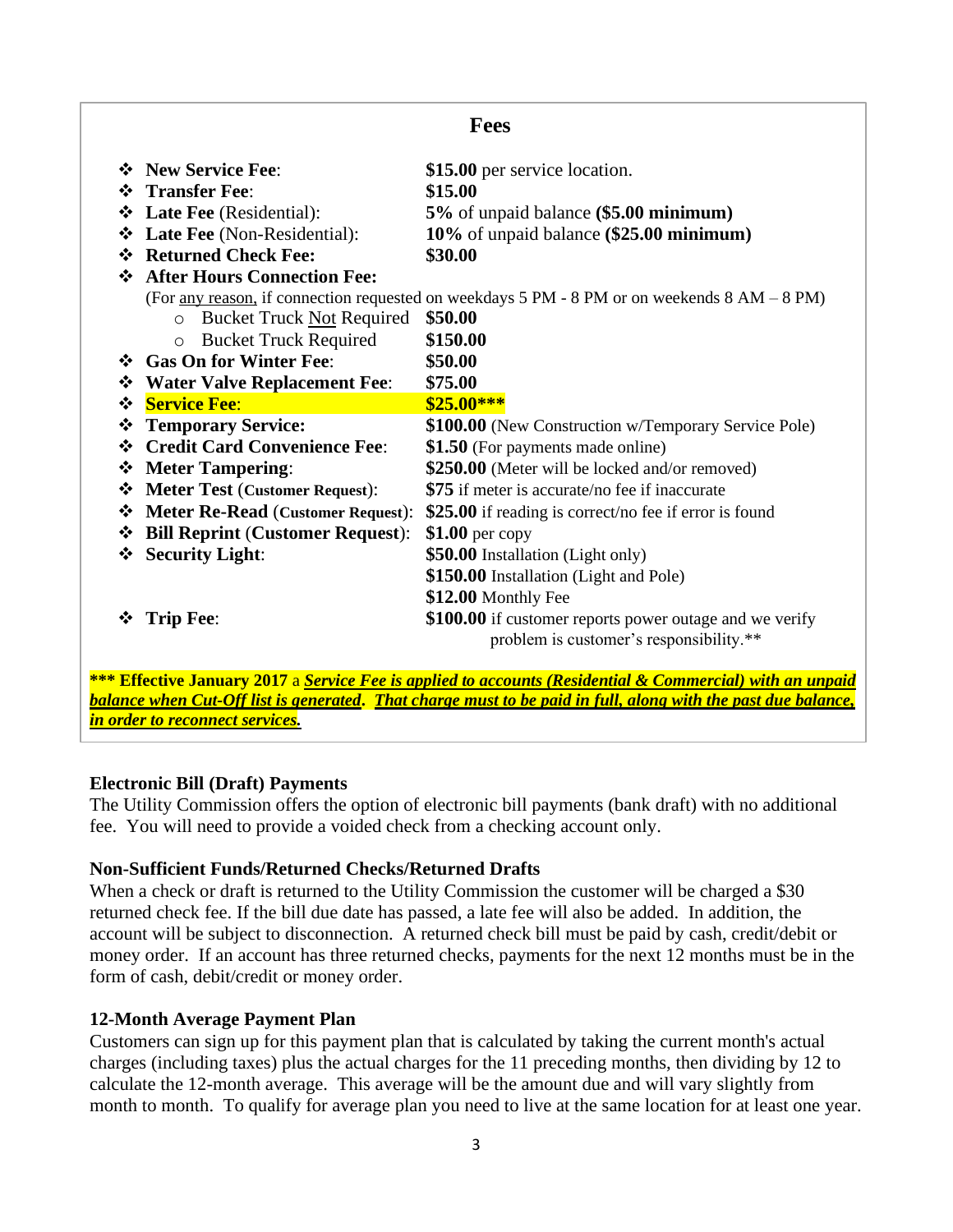# **65+ Discount**

The Utility Commission offers a five percent (5%) discount to customers who are 65 or older on electric, gas, water, and wastewater residential services. To qualify for the discount, you must show proof of age, account must be in your name, and you must reside at the location.

# **Power Outage**

If your power (electricity) is off, please check the following before you call to avoid any charge:

- 1. Verify that you paid your bill to the Utility Commission office prior to 5:00 PM on the due date. Either call Customer Service at 825-7701, option 3, or check your electric meter to verify the color of the tag (gray = active meter, red = meter has been cut off for non-pay).
	- a. If the tag is gray, go to other rooms in the house to see if there is power. Check your circuit breakers or fuses to be sure they have not tripped or blown. A tripped circuit breaker switch will be in the middle of the block. To reset the breaker, push it all the way to the off position, then back on, and check power again.
	- b. If you still don't have power inside the house, go outside and look at your electric meter.
- 2. If your circuit breakers or fuses are okay, check with your neighbors to see if they have electricity.
- 3. Once you have determined the problem is not inside your home's wiring, you need to report the outage. During normal business hours call 825-7701. If it is a weekday after 5:00 PM or on a weekend, please call 825-5482.
- 4. Once the outage is reported, we will dispatch a service crew to locate the problem and get the power back on. Every outage is different, and the time will vary to restore power based on the type and size of the outage.

# ❖ *See Trip Fee\*\**

# **Call Before You Dig**

When you plan to dig anywhere, buried gas piping or other utilities should be located in advance and all digging should be carefully done by hand in the vicinity of the underground utilities. New rules in Georgia require contact with the Utility Protection Center, 1-800-282-7411, or simply dial 811, three days in advance of digging in order that all underground utilities and cables may be located. A representative will mark underground utility lines (red = electric, yellow = gas-oil-steam, orange = communication / CATV, blue = water, green = sewer, pink = temporary survey markings, white = proposed excavation). Please remember to call this free service before you dig! If you don't call before you dig and then cut a utility pipe or wire, you may be at personal risk of injury and also subject to extensive fines from state regulators.

# **Private Water Cut-Off**

The Georgia Plumbing Code, as adopted by the City of Fort Valley, requires that a private cut-off valve be installed in the service line on the customer side of the meter by the customer. **It is the customer's responsibility to install this private cut-off on the customer's side of the meter.** 

When a Utility Commission owned cut-off (curb stop) is rendered inoperable by a customer or agent of the customer, the Utility Commission will replace the valve at a charge of \$75.00 to the customer. To assist those utility customers who demonstrate the financial need, the payment may be made in the form of five (5) payments of \$15.00 each. Utility Commission policy states that if for any reason a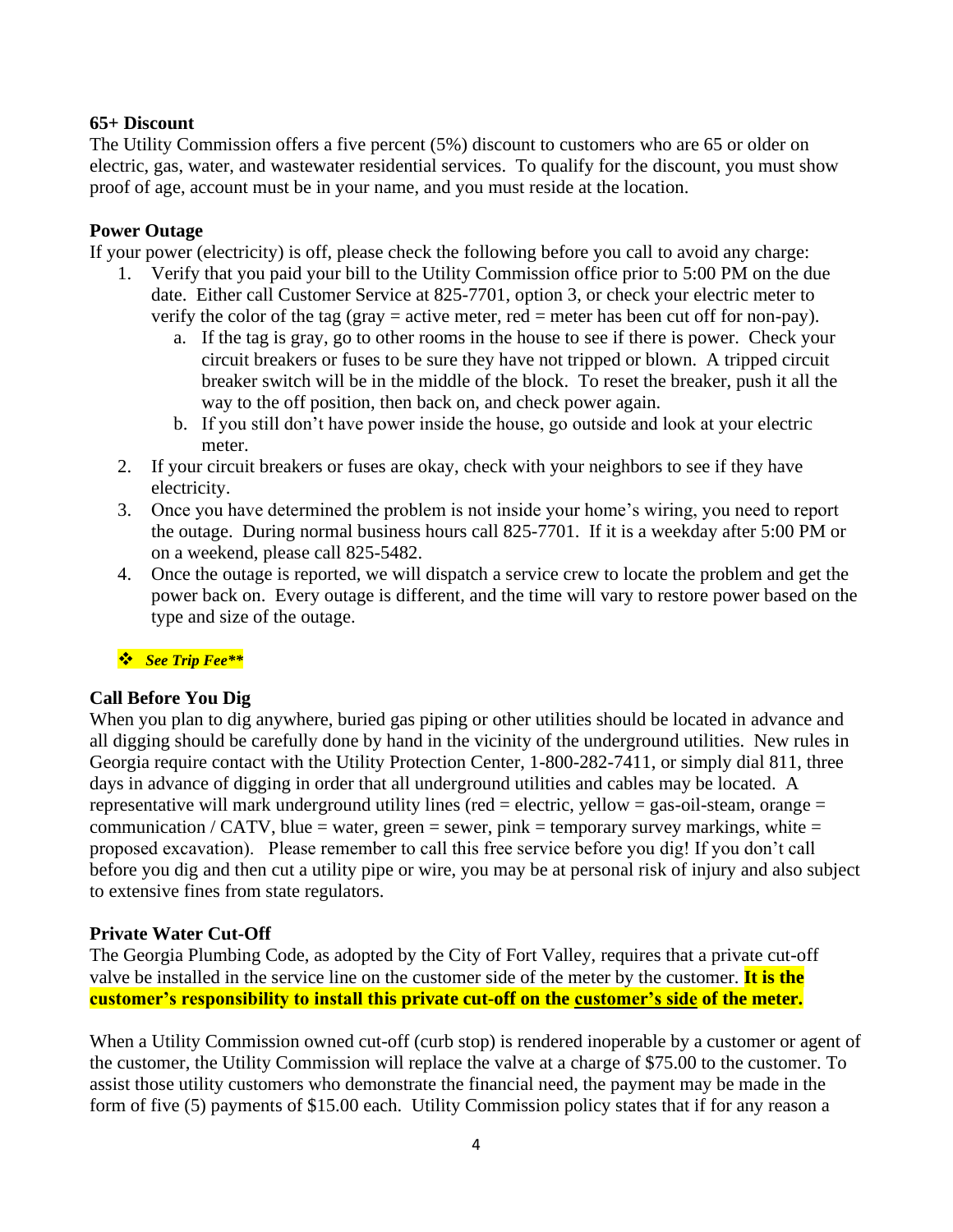customer must have their water service shut-off by the Utility Commission, it is mandatory the customer have a "working" private cut-off installed and the location of it physically noted prior to having the water turned on. **Note**: Per policy, only work the Utility Commission deems to be an emergency will be conducted after 8:00 PM.

# **Public Meeting**

The Utility Commission invites the public to attend the monthly Public Meetings that are held the second Monday of the month at 6:00 PM at Fort Valley Utility Commission's *Utility Commission*, 500 Anthoine St.

# **Round-Up Plus 1 (Cares Program)**

Fort Valley Utility Commission (FVUC) approved a "Round-Up Plus 1" Program. Utility bills are rounded up to the next dollar plus an additional \$1.00 is added to the bill. On average, customer contributions will be about \$1.50 per month. Thirty percent of all funds collected from the round-up will be deposited into a separate trust fund established exclusively for the Fort Valley Cares Program, a program designed to provide assistance to eligible applicants with the payment of FVUC utility bills. The remaining 70% will be used for our weatherization program which will assist eligible customers to make their homes more energy efficient. Any customer not wanting to participate in the automatic Round-Up Plus 1 Program should call Customer Service at 825-7701. In addition to the Round-Up, customers are encouraged to add an additional amount to their utility bill (\$2.00, \$5.00, etc.). These additional funds will also be deposited into the separate trust fund established for the Cares Program to assist those in need throughout the service area.

# **Security Deposits - Residential** (Revised 12/1/09)\*

When opening an account, either a security deposit or a copy of a warranty deed is required. If the applicant does not have a warranty deed, the Online Utility Exchange program will be used to identify "potential delinquency risk" to calculate amount of the Security deposit. **If a customer refuses to allow the Utility Commission to obtain a Credit Check, or if the customer has no credit history, the higher deposit will be assessed.** This process is required for each service location activated.

#### *\* In addition to the deposit, a New Service Fee or Transfer Fee of \$15.00 will be added to your account at the time you set up an account. See Fees*

|                               | <b>Potential Delinquency Risk</b> |                                                                  |  |
|-------------------------------|-----------------------------------|------------------------------------------------------------------|--|
|                               |                                   | Greater than 10%<br>Also applies to applicants who refuse credit |  |
| <b>Services</b>               | 10% or Lower                      | check, or applicants with no credit history                      |  |
| Electric, Gas, Water Customer | \$200                             | \$300                                                            |  |
| <b>Electric Customer</b>      | \$120                             | \$175                                                            |  |
| <b>Gas Customer</b>           | \$75                              | \$125                                                            |  |
| <b>Water Customer</b>         | \$50                              | \$100                                                            |  |

# **Security Deposits – Commercial**

• Small Commercial Customer: Customer Service Rep will advise of amount.

• Large Commercial Customer: Customer Service Rep will advise of amount.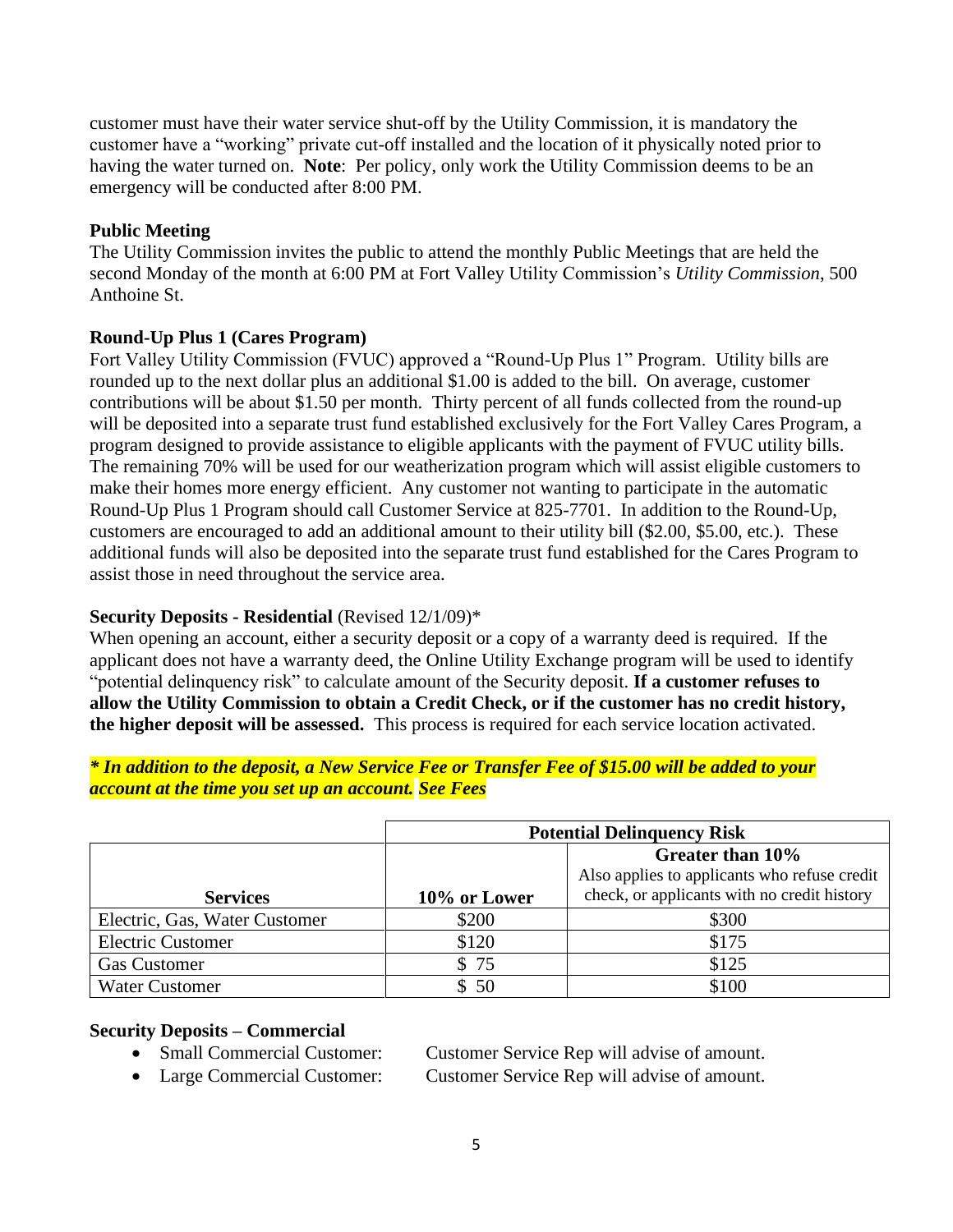#### **Security Lights**

Customer will need to set up an account and/or add the service to an existing account. Please come to the office to fill out an application. See Fee Table.

#### **Sewage Rate**

Sewage rate is based on 90% of water consumption for each billing period. However, highest summer (April – October) sewer bill will not be greater than 125% of highest winter (November – March) sewer bill.

# **Smell Gas? Act Fast!**

Don't look for a leak. Don't use or touch anything electrical, like a phone, even a cell phone. **Leave the area immediately and call the Fort Valley Utility Commission** at 825-7701, option 3. After hours call 825-5482.

#### **Thermostat Setting Recommendations**

Recommended thermostat settings for energy conservation:

- Winter Months: No higher than 68<sup>o</sup>F.
- Summer Months: No lower than 78<sup>o</sup>F.

#### **Underground Gas Pipe Maintenance**

As your natural gas distributor, the Fort Valley Utility Commission (FVUC) wants to make customers aware of certain safety recommendations regarding your natural gas piping running underground from the gas meter to the gas-burning appliance. FVUC operates its gas system with an emphasis on safety. FVUC is required to design, operate and maintain the underground natural gas pipeline system in accordance with prescribed federal safety standards. The gas system does not maintain the gas piping on the customer's side of the gas meter. This is the responsibility of the customer who owns the piping. If the buried pipe is not properly maintained, it is subject to corrosion and/or leakage.

To ensure the continued safe and reliable operation of these lines, the buried piping should be checked periodically. Building owners are advised to contact a licensed plumber or heating contractor to assist in locating and inspecting buried gas piping. If any unsafe condition is discovered, repairs should be made immediately. Area phone books are excellent sources for listings of licensed plumbers and heating contractors. Any questions regarding gas pipe safety can be directed to FVUC's Gas Superintendent at 825-7701, extension 215.

#### **Water Restrictions**

Effective June 10, 2009, the Georgia Environmental Protection Division placed the entire state of Georgia under a "non-drought" schedule for outdoor water use.

- Odd-numbered addresses may water only on Tuesday, Thursday, and Sunday.
- Even numbered or unnumbered addresses may water only on Monday, Wednesday, and Saturday.

Water use may occur at any time of the day on assigned days. To be most efficient, landscape watering should not occur between 10:00 AM and 4:00 PM.

**Web Site:** Find more information on our website [www.fvutil.com.](http://www.fvutil.com/)

Revised 08/2018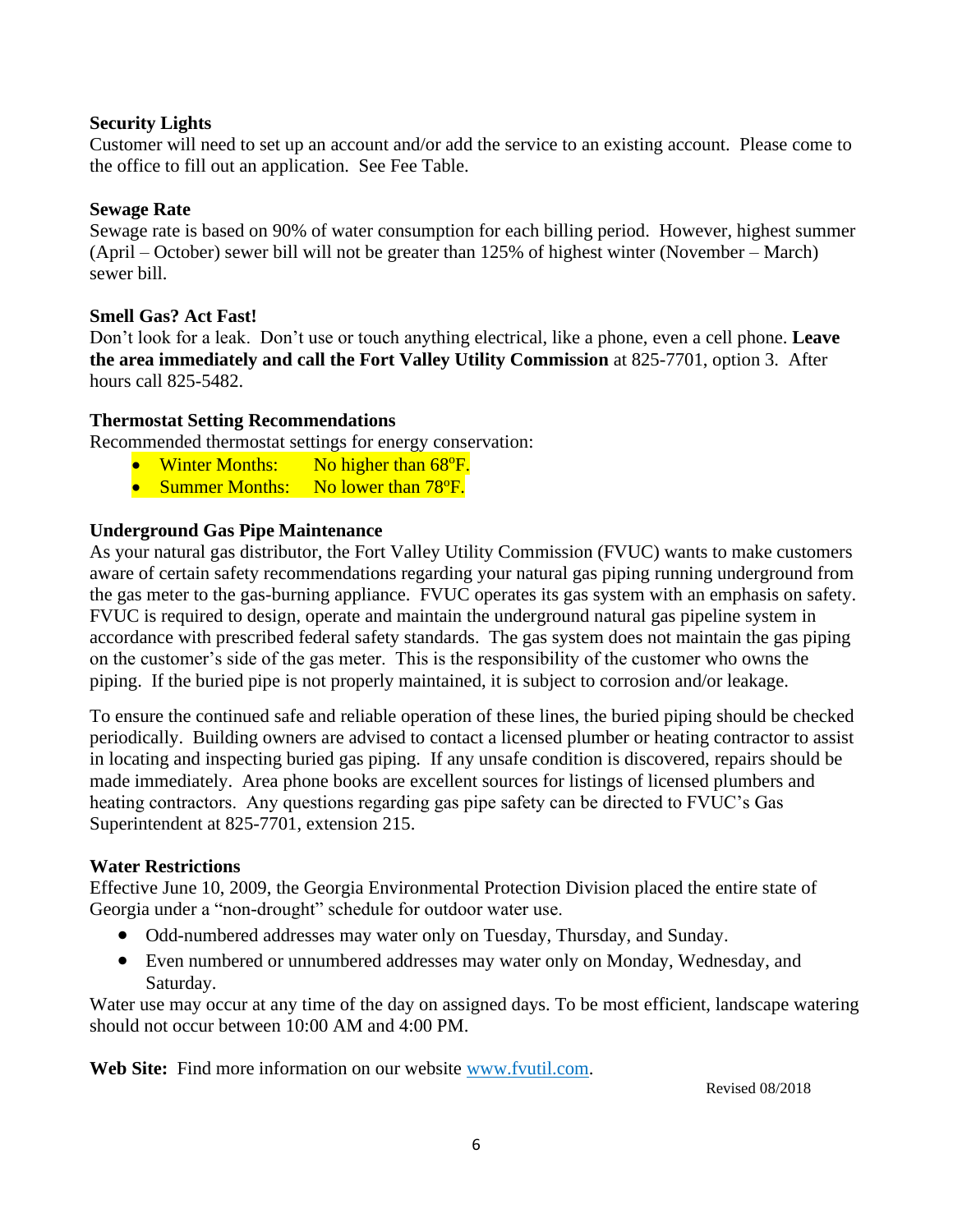#### **UNDERGROUND GAS PIPE MAINTENANCE**

In accordance to federal regulations, the Fort Valley Utility Commission (FVUC) wants to make its customers aware of certain safety recommendations regarding your natural gas piping running underground from the gas meter to a structure or a gas-burning appliance.

FVUC operates its gas system with an emphasis on safety. FVUC is required to design, operate, and maintain the underground natural gas pipeline system in accordance with prescribed federal safety standards. The gas system does not maintain the gas piping downstream of the gas meter. This is the responsibility of the customer who owns the piping. If the buried pipe is not properly maintained, it is subject to corrosion and/or leakage.

To ensure the continued safe and reliable operation of these lines, the buried piping should be checked periodically. Building owners are advised to contact a licensed plumber or heating contractor to assist in locating and inspecting buried gas piping. If any unsafe condition is discovered, repairs should be made immediately. The area phone books are excellent sources for listings of licensed plumbers and heating contractors.

Please contact us at 478-825-7701 with any questions relating to gas pipe safety. After normal business hours, or on weekends, call 478-825-5482.

#### **Notification to New / Replacement Natural Gas Customers**

To: Natural Gas Customers Re: Federal Safety Regulation – Excess Flow Valve

The Federal Department of Transportation is now enforcing a new safety regulation pertaining to "Excess Flow Valves." This new regulation requires that natural gas supply companies notify customers of the availability of an excess flow valve that meets minimum federal performance requirements. Also, should the customer desire installation of this device, the customer must agree to pay all associated costs including materials and labor.

**What is an Excess Flow Valve?** An excess flow valve is a device designed to restrict gas flow in a customer's natural gas service line by automatically closing in the event that a service line is broken, completely cut, torn apart or otherwise separated, usually caused by some type of excavation or digging.

A natural gas service line is the piping from the gas main in the street to the customer meter set and runs underground through the customer's yard. Restricting gas flow after a gas service line is damaged may decrease the potential for property damage and/or injury.